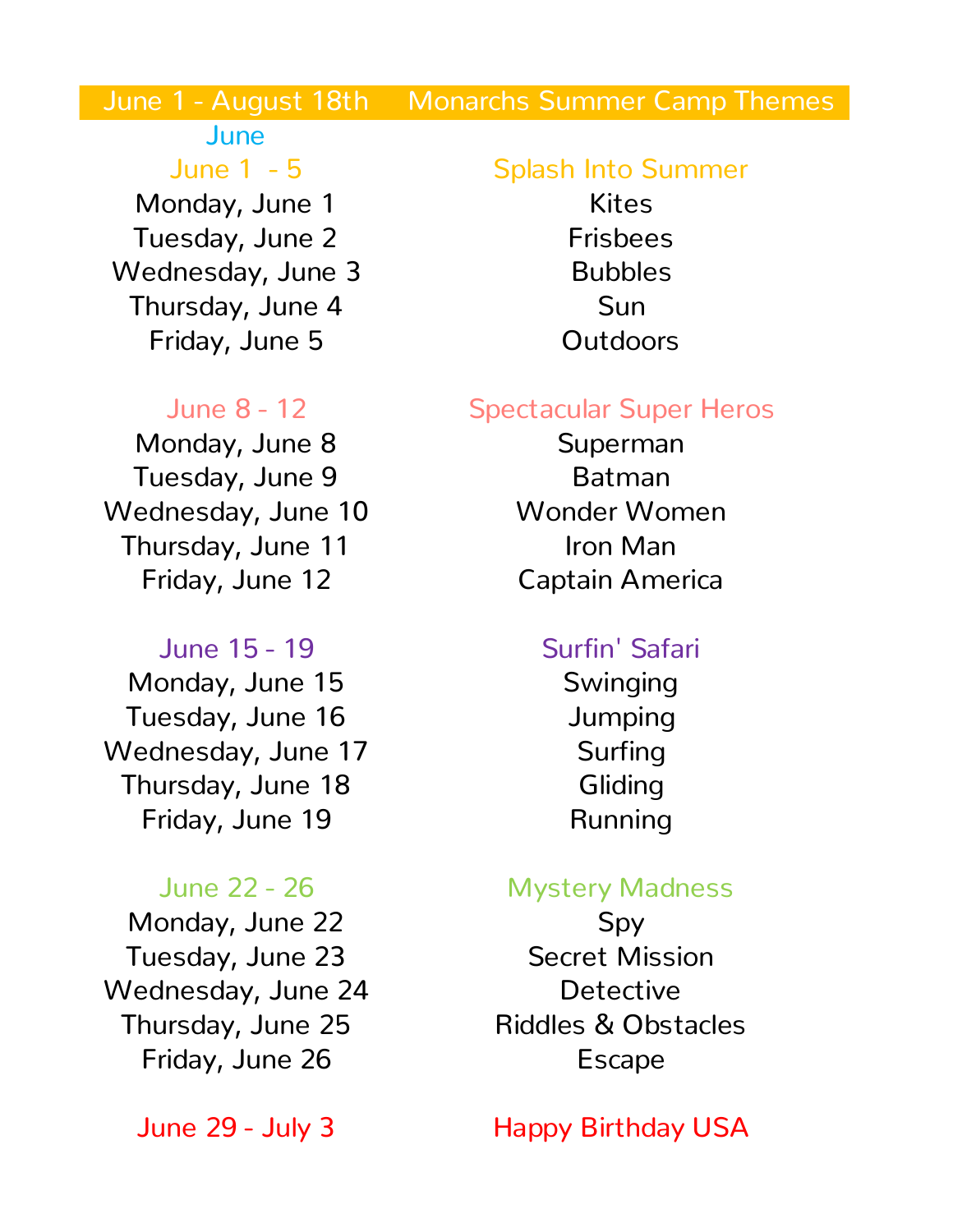Monday, June 29 **Patriotic** Tuesday, June 30 Fireworks Wednesday, July 1 President's Thursday, July 2 Flag Friday, July 3 **Freedom** 

# July

Monday, July 13 **Beach** Tuesday, July 14 Volcanoes Wednesday, July 15 Pineapple Thursday, July 16 **Hula** Friday, July 17 **Luau** 

Monday, July 20 **Topsy Turvy** Tuesday, July 21 Wild Wear Wednesday, July 22 Crazy Hair Thursday, July 23 Backwards Friday, July 24 Random

Monday, July 27 **Indiana Jones** Tuesday, July 28 **Amazing Race** 

# July 6 - 10 **Born To Dance**

Monday, July 6 Tiny Dancer Tuesday, July 7 Dance Like No One Is Watching Wednesday, July 8 Footloose & Fancy Free Thursday, July 9 Life Is Better When You Dance Friday, July 10 **Don't Walk, Dance** 

### July 13 - 17 Hawaiian Hullabaloo

## July 20 - 24 Wacky Days @ Camp

# July 27 - 31 Missing Treasure